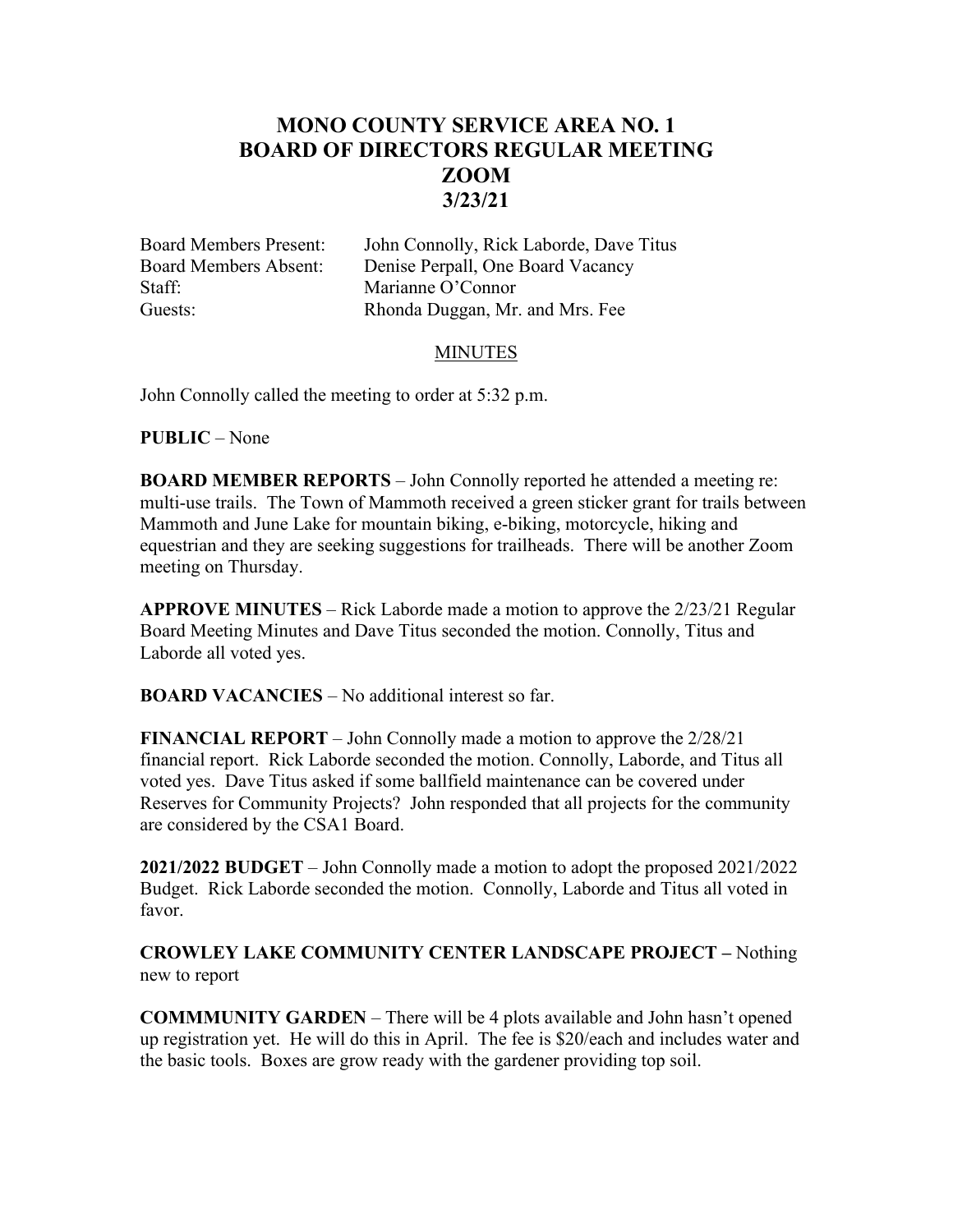**HIKING/BIKING TRAILS –** John mentioned that this project was the #1 priority on the survey taken prior to developing the CSA1 10-Year Plan.

**SKATE PARK** – Shade will be done in the Spring. The County says it is the next thing they will accomplish. Rhonda will check in with Tony Dublino re: work schedule. John will touch base with Claude Fiddler and Billy Czeschin.

**COMMUNITY PROGRAMS –** Rhonda commented she has not heard about community center openings, but is hearing some talk about April. Isabel is wanting to begin scheduling the Summer Programs.

**TENNIS COURTS –** John will see where the County is on scheduling the rehab project for the courts.

**CLUSTER MAILBOXES** – John commented that he has seen 35 survey responses on Survey Monkey so far. 16 say they are good with their mail delivery in Mammoth. 17 say yes, they want mail delivery in Crowley, and 2 say they don't want mail. Rick commented we need an inventory of existing boxes and if they are utilized. If they are empty then does the property owner want to use it? Rhonda feels this could mushroom into a much larger project and involve Community Development and Public Works. We need to schedule a meeting with CSA1, USPO, mail delivery contractor, Public Works and Community Development.

**BILLS TO BE PAID** – John Connolly made a motion to pay the bills as presented. Rick Laborde seconded the motion. Connolly, Titus and Laborde all voted yes.

**BOARD SECRETARY POSITION** – Dave Titus made a motion to approve Lorinda Beatty to replace Marianne O'Connor in the Secretary of the Board position, due to Marianne retiring effective 7/1/21. John Connolly seconded the motion. Connolly, Titus and Laborde all voted in favor. Marianne will work with County Counsel to develop a new contract for Lorinda, and will ask Lorinda to begin attending the meetings and will work with Lorinda to train for the position.

**SITE MAINTENANCE –** John reached out to Tony Dublino re: WiFi possibilities for the site. He has had some conversations with Nate Greenberg. Rhonda commented there is some funding coming in the new Recovery Program. It will be a County responsibility to apply for the funding. The funds are coming directly to counties and not going through the State.

## **UNFINISHED BUSINESS** - None

## **BUSINESS INITIATED BY BOARD MEMBERS OR SECRETARY –** None

The next regular Board meeting will be held on Wednesday, April 28, 2021 at 5:30 by Zoom, unless posted otherwise.